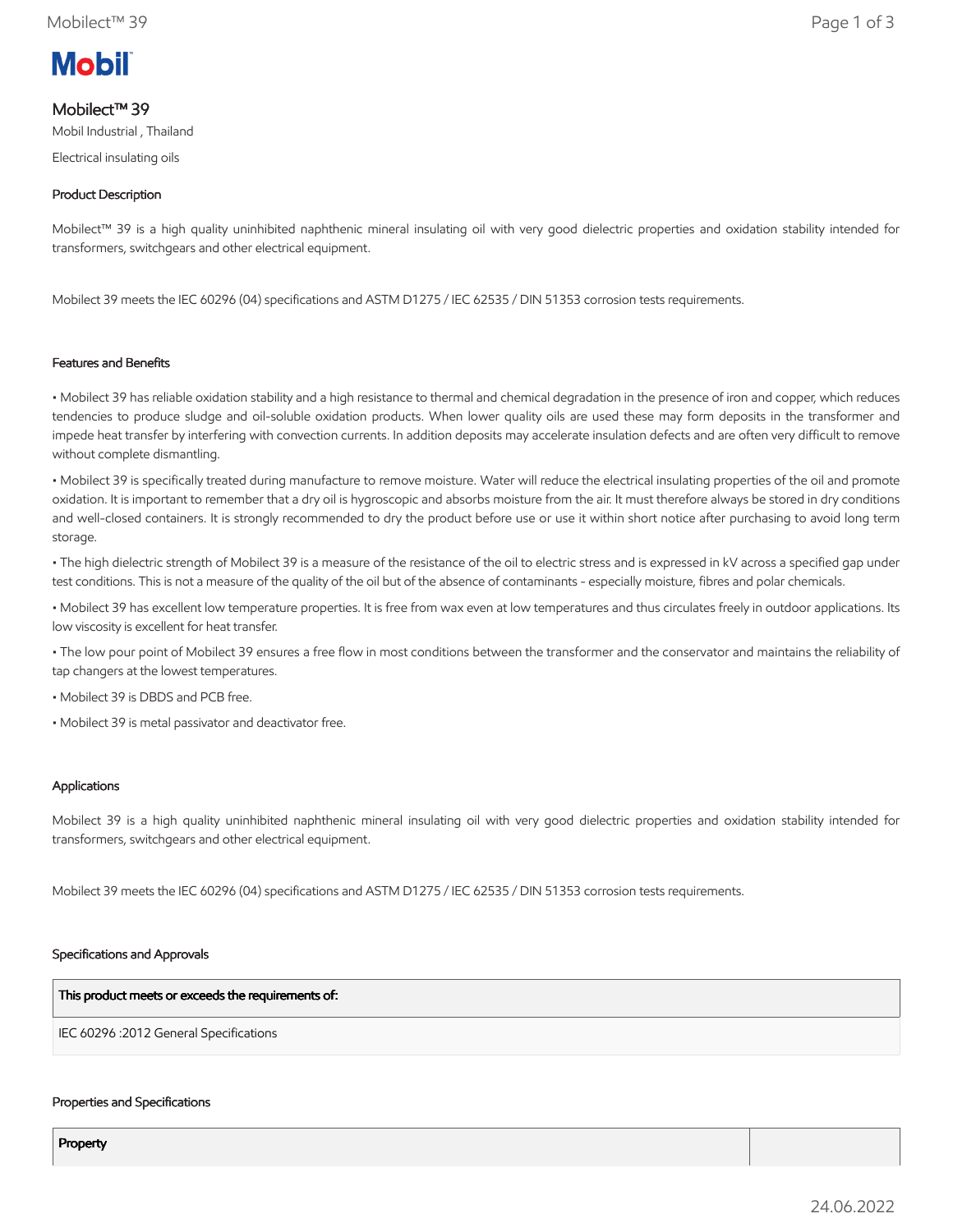Mobilect™ 39 Page 2 of 3

| Property                                                                  |               |
|---------------------------------------------------------------------------|---------------|
| Density @ 20C, kg/L, ISO 12185                                            | >0.85         |
| Kinematic Viscosity @ 40C, cSt, ISO 3104                                  | $8 - 11$      |
| Flash Point (PMCC), deg C, ISO 2719                                       | 142           |
| Dielectric Dissipation Factor @ 90 C, IEC 60247                           | < 0.001       |
| Breakdown Voltage, kV, IEC 60156                                          | $40 - 60$     |
| Corrosive Sulfur, Procedure B, Rating, ASTM D1275                         | Non Corrosive |
| Breakdown Voltage, after Treatment, kV, IEC 60156                         | >70           |
| Oxidation Stability, Sludge, 164 h, 120 C, mass%, IEC 61125-METC          | 0.1           |
| Oxidation Stability, Total Acidity, 164 h, 120 C, mgKOH/g, IEC 61125-METC | 0.4           |
| Interfacial Tension, mN/m, ISO 6295                                       | 46            |
| Pour Point, deg C, ISO 3016                                               | $-42$         |

### Health and safety

Health and Safety recommendations for this product can be found on the Material Safety Data Sheet (MSDS) @ [http://www.msds.exxonmobil.com/psims](http://www.msds.exxonmobil.com/psims/psims.aspx) /psims.aspx

All trademarks used herein are trademarks or registered trademarks of Exxon Mobil Corporation or one of its subsidiaries unless indicated otherwise.

12-2020 Esso (Thailand) Public Company Limited 3195/17-29 Rama IV Road Klong Tan, Klong Toey District Bangkok 10110 Thailand

#### +66 2 2624 000 [http://www.exxonmobil.com](http://www.exxonmobil.com/)

Typical Properties are typical of those obtained with normal production tolerance and do not constitute a specification. Variations that do not affect product performance are to be expected during normal manufacture and at different blending locations. The information contained herein is subject to change without notice. All products may not be available locally. For more information, contact your local ExxonMobil contact or visit [www.exxonmobil.com](http://www.exxonmobil.com/)

ExxonMobil is comprised of numerous affiliates and subsidiaries, many with names that include Esso, Mobil, or ExxonMobil. Nothing in this document is intended to override or supersede the corporate separateness of local entities. Responsibility for local action and accountability remains with the local ExxonMobil-affiliate entities.

Energy lives here™